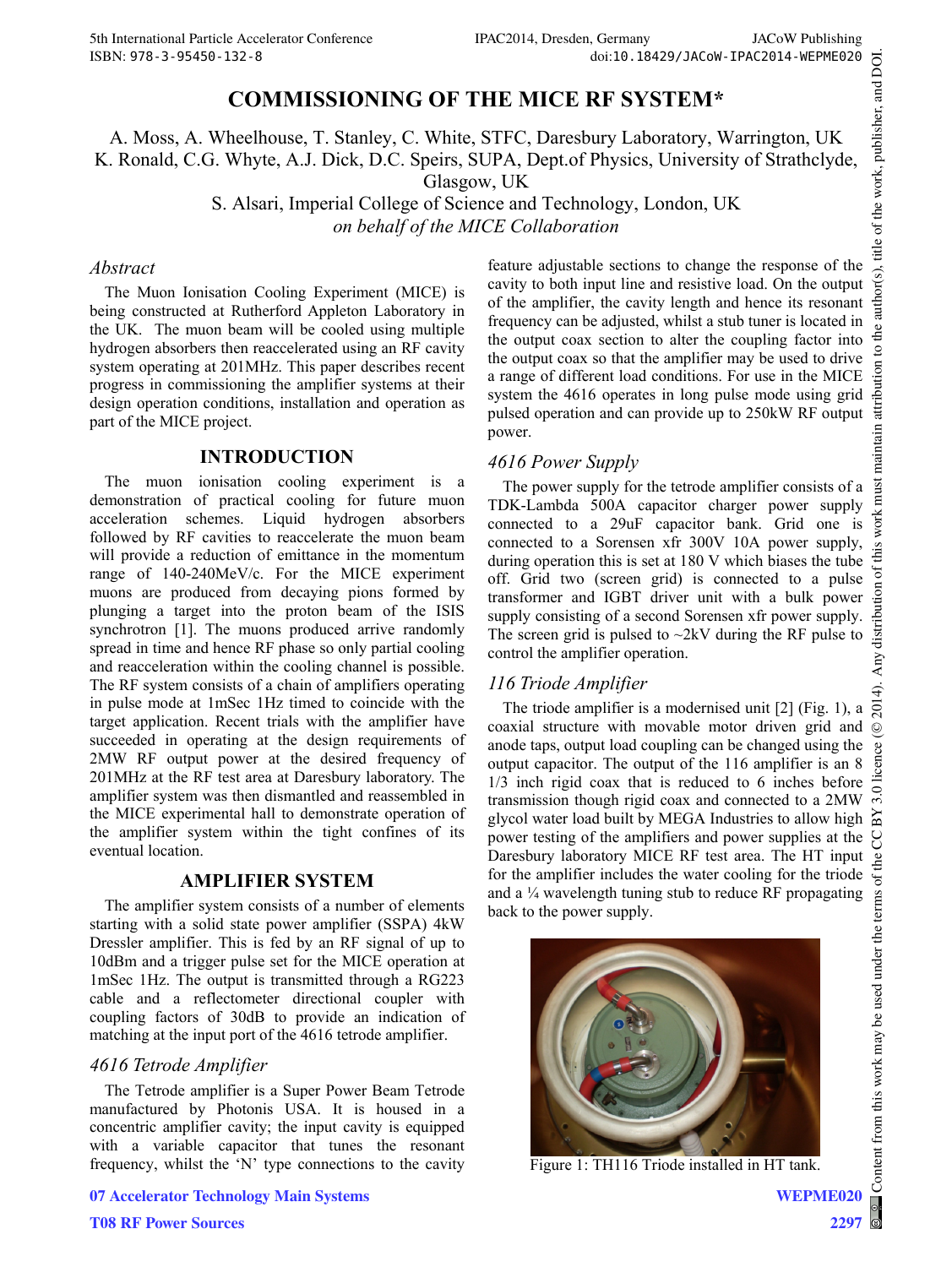**Fand** The system is blown with air through the centre of the  $\frac{1}{2}$  ampline.<br>  $\frac{1}{2}$  filament operain.<br>  $\frac{1}{2}$  *116 Power Supply*<br>
The power supply (<br>
The power supply (<br>  $\frac{1}{2}$  and currence amplifier structure to cool the heat load from the tube filament operating at 500A 20V.

The power supply consists of a TDK-Lambda ALE 802 8kJ/S constant current power supply with a high voltage capacitor bank of 140uF. Generally the HT for this  $\frac{3}{4}$  amplifier will be 35kV during operation although for testing purposes it can operate from 10kV. An in house designed bias supply holds the earth, in the base of the amplifier at +450V to maintain the system in an off state and a cathode modulator switches out the bias voltage pulsing the amplifier into conduction [3].

© 2014). Any distribution of this work must maintain attribution to the author(s), title of the work, publisher, and DOI.<br>  $\epsilon \leq \frac{1}{2}$   $\Rightarrow \frac{1}{2}$   $\Rightarrow \frac{1}{2}$   $\Rightarrow \frac{1}{2}$   $\Rightarrow \epsilon$  o  $\alpha$  o  $\alpha$  o  $\alpha$  o  $\alpha$  o  $\alpha$  o  $\alpha$ During 2012 this amplifier had operated at 1.2MW RF output; however damage to the power supply had occurred and prevented further operation. This was traced  $\frac{1}{2}$  to the crowbar protection device which would not reliably hold off voltages above 20kV. With such a large stored energy (101kJ) any sparking inside the electron tube could destroy it, so the crowbar has to act reliably and  $\frac{1}{2}$  very quickly (<5uS) to remove voltage from the tube. A  $\overline{a}$ replacement crowbar was loaned to the project from e2v Technologies and was proved be reliable up to 38kV, this allowed testing to resume.

# *4616 Testing*

bution The output of the tetrode amplifier is  $3 \frac{1}{8}$ <sup>th</sup> inch rigid coax. For initial tests this was connected via a distrit reflectometer directional coupler to a test water load on loan from CERN. This provided the ideal setup to explore  $\sum_{i=1}^{\infty}$  the amplifiers tuning characteristics with a known 50 ohm matched load. Initially the amplifier was configured  $\overline{4}$ . using an old tube to limit any possible damage to the  $\overline{5}$ valuable new tube required for the experiment. This  $\odot$ Content from this work may be used under the terms of the CC BY 3.0 licence ( $\epsilon$ allowed an RF output power of 170kW to be achieved relatively easily. On changing to a new 4616 tube, a period of conditioning was needed where the amplifier  $3.0$ system settings needed to be changed radically to get  $\approx$  operation from the system without tube oscillation. Careful setting of the output loading was critical to reach g a condition whereby the amplifier was stable enough to the allow the gradual increase of power level. It was found  $18$  of t that RF input matching of the system was crucial. A erm match of 30dB was possible during cold conditions, but in operation such a setting is too narrow band and in the hot condition the frequency of optimum match moves away under from the operating frequency resulting in a poor hot match. To obtain an acceptable hot match, initially a  $\frac{1}{2}$  match. To obtain an acceptable not match, initially a geoder but more broadband cold match must be chosen which can be optimised during operation with RF drive  $\frac{1}{2}$  present. This period took several days to complete, however once the tube was conditioned and optimised for work our desired frequency an output power level of 246kW was achieved into the dummy load.  $\frac{1}{10}$ 

### from t *Optimisation of the Amplifier System*

The dummy load was removed from the output of the tetrode amplifier and connected to the input of the 116 triode amplifier; no other adjustments were made to the tetrode amplifier set up. Generally with triode amplifier systems of this type it is important to ensure that the RF drive to the system is present before application of the HT as the system is vulnerable to oscillation, so 10kW forward power from the tetrode was applied to the input of the triode amplifier, then HT volts of 10kV. At these initial settings it was immediately possible to develop 30kW output from the triode amplifier and this was optimised by moving the grid and anode taps of the triode amplifier to give an indicated 90kW.

With the HT at 15kV, gain of the triode system was 11dB with an electrical to RF conversion efficiency of 41%. To ensure the optimum tuning point, a scan was performed of the adjustable taps (grid and anode) of the triode amplifier to see if there were multiple operating points in the tuning range of the triode system, however it appeared that for the desired frequency the grid tap has to be fully retracted for the system to operate with good gain.

While operating at  $30kV \sim 1.2MW$  the crowbar system repeatedly tripped the system. Using a high voltage divider probe on the anode of the crowbar, 201MHz RF signals could be seen on the HT circuit within the power supply unit. There are two stages of capacitive filter installed in the power supply that should filter RF from the system; one of these was an adjustable  $\frac{1}{4}$  wavelength HT tuning stub in the high voltage line of the triode amplifier. While monitoring the induced RF on the crowbar the HT stub was moved to a point which minimised the RF seen on the crowbar anode. This was an important development as immediately it was possible to go to higher HT voltage of 34kV and therefore greater RF output power. Measurements performed around the amplifier at very high powers revealed that there was no significant ionizing or non-ionizing radiation produced by the systems during operation (Fig. 2).



Figure 2: measurement of ionizing and non-ionizing radiation during operation at 1.2MW power output.

The system could now be optimised further towards higher power level with the correct pulse conditions of 1Hz 1mSec. As the working point for the amplifier will

**07 Accelerator Technology Main Systems**